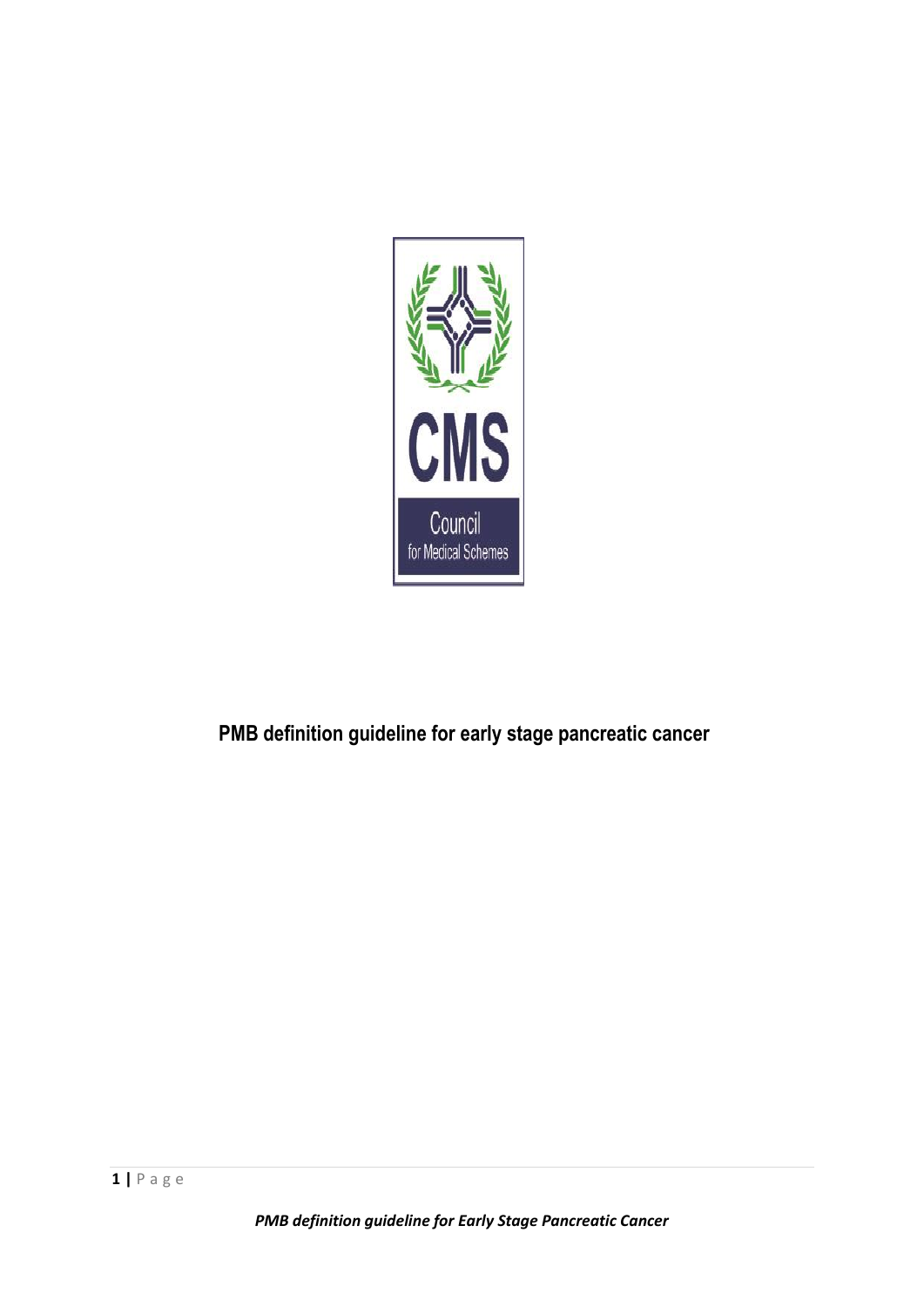#### *Disclaimer:*

*The early stage pancreatic cancer benefit definition has been developed for the majority of standard patients. These benefits may not be sufficient for outlier patients. Therefore Regulation 15(h) and 15(I) may be applied for patients who are inadequately managed by the stated benefits. The benefit definition does not describe specific in-hospital management such as theatre, anaesthetists, anaesthetist drugs and nursing care. However, these interventions form part of care and are prescribed minimum benefits.*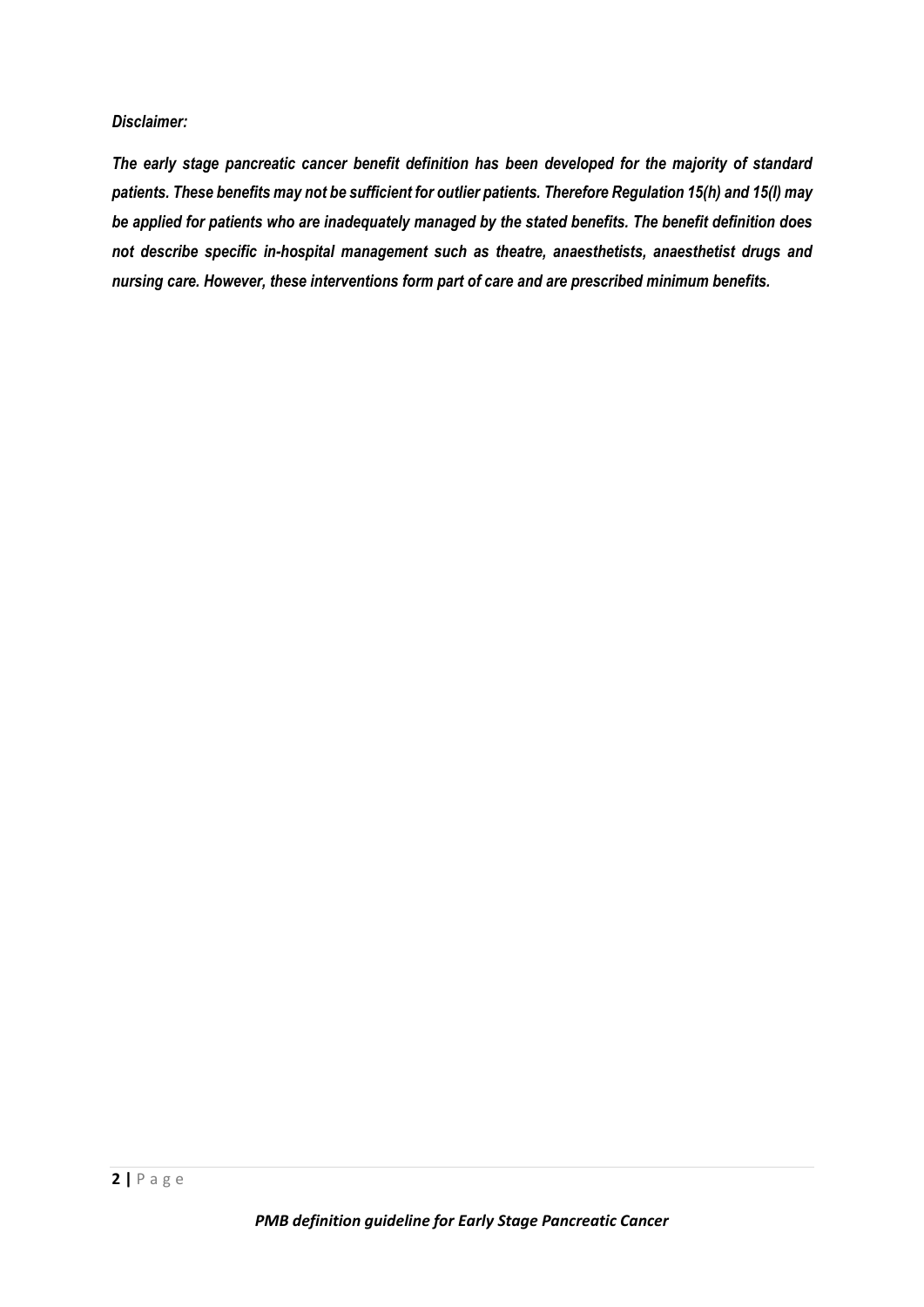# **Table of Contents**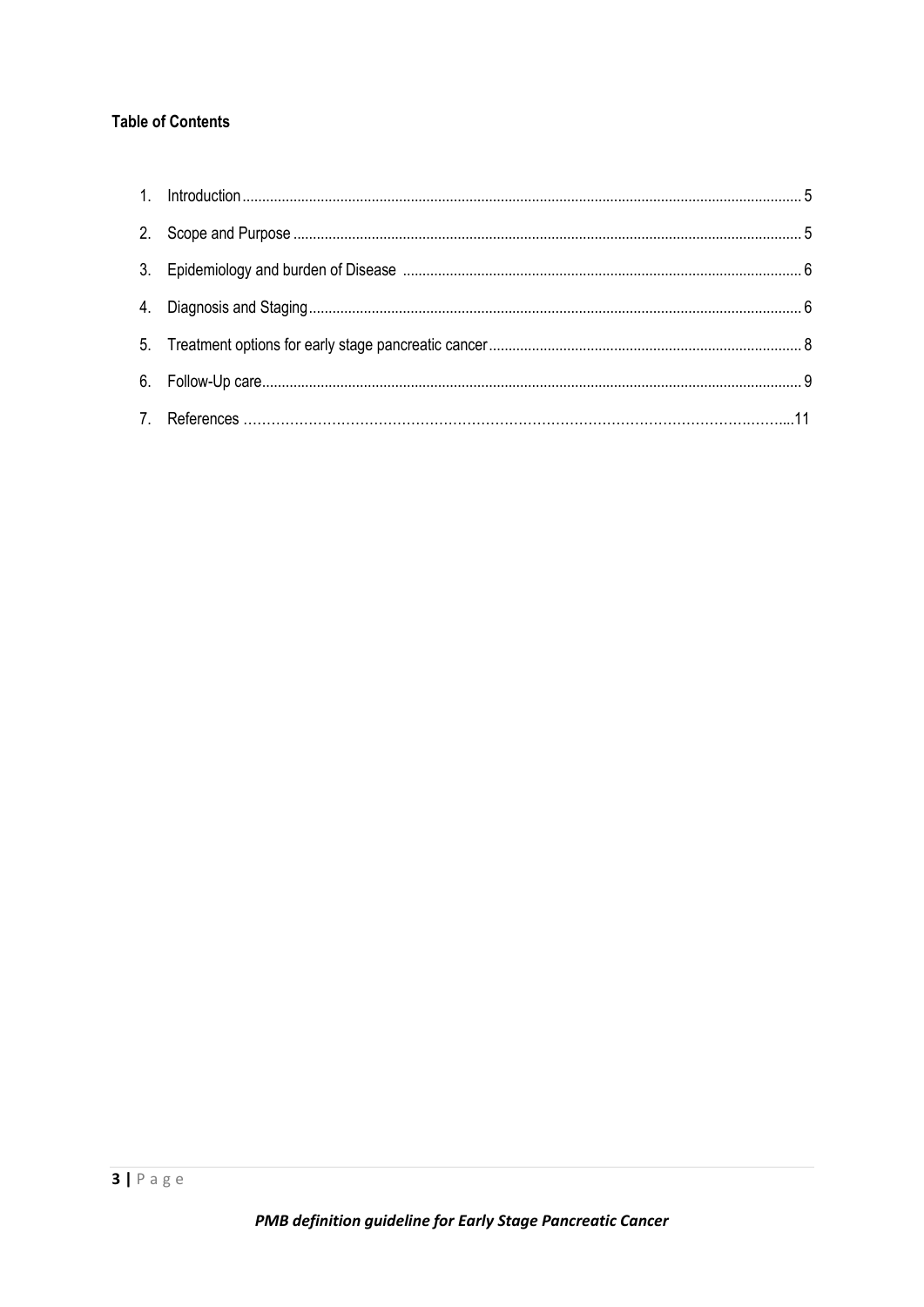# **Abbreviations**

- CMS Council for Medical Schemes
- CT Computed tomographic
- DTPs Diagnosis treatment pairs
- ERCP Endoscopic retrograde cholangiopancreatography
- ESPAC European Study Group on Pancreatic Cancer
- FBC Full Blood Count
- MRCP Magnetic resonance cholangiopancreatography
- MRI Magnetic resonance imaging
- OS Overall survival
- PMB Prescribed minimum benefit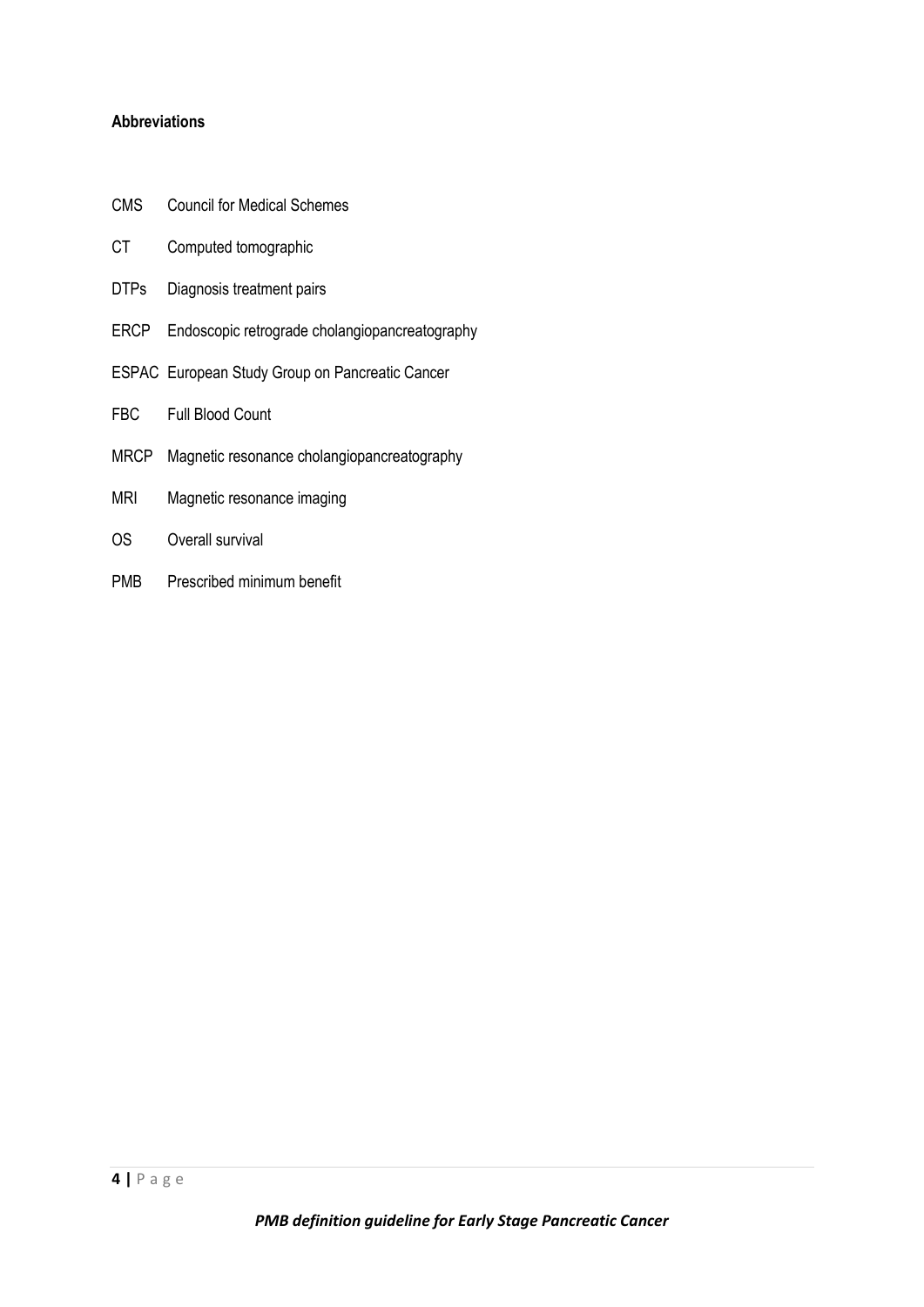# **1. Introduction**

- 1.1. The legislation governing the provision of the prescribed minimum benefits (PMBs) is contained in the Regulations enacted under the Medical Schemes Act, 131 of 1998 (the Act). In respect of some of the diagnosis treatment pairs (DTPs), medical scheme beneficiaries find it difficult to know their entitlements in advance. In addition, medical schemes interpret these benefits differently, resulting in a lack of uniformity of benefit entitlements.
- 1.2. The benefit definition project is coordinated by the Council for Medical Schemes (CMS) and aims to define the PMB package as well as to guide the interpretation of the PMB provisions by relevant stakeholders.

# **2. Scope and purpose**

- 2.1. This is a recommendation for the diagnosis, treatment and care of individuals with early stage pancreatic cancer in any clinically appropriate setting as outlined in the Act.
- 2.2 The purpose is to improve clarity in respect of funding decisions by medical schemes, taking into consideration evidence based medicine, affordability and in some instances cost-effectiveness.

**Table 1: Possible ICD10 codes for identifying early stage pancreatic cancer** 

| ICD 10 code       | <b>WHO</b> description                             |
|-------------------|----------------------------------------------------|
| C <sub>25.0</sub> | Malignant neoplasm, head of pancreas               |
| C <sub>25.1</sub> | Malignant neoplasm, body of pancreas               |
| C <sub>25.2</sub> | Malignant neoplasm, tail of pancreas               |
| C <sub>25.3</sub> | Malignant neoplasm, pancreatic duct                |
| C <sub>25.4</sub> | Malignant neoplasm, endocrine pancreas             |
| C <sub>25.7</sub> | Malignant neoplasm, other parts of pancreas        |
| C <sub>25.8</sub> | Malignant neoplasm, overlapping lesion of pancreas |
| C <sub>25.9</sub> | Malignant neoplasm, pancreas, unspecified          |
| D01.7             | Carcinoma in situ other specified digestive organs |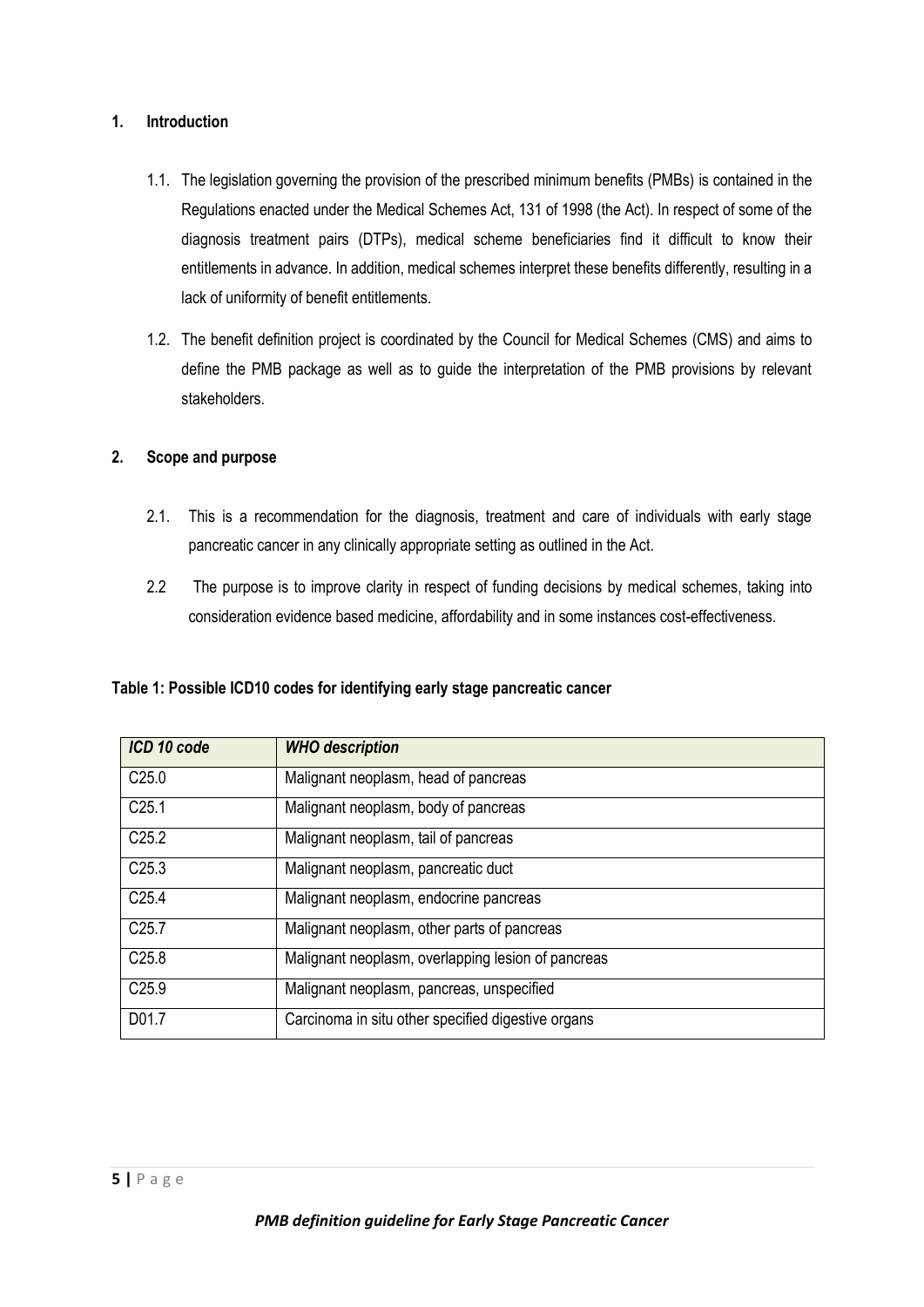#### **3. Epidemiology and burden of disease**

Pancreatic cancer is one of the leading causes of cancer mortality in developed countries and one of the most lethal malignant neoplasms across the world (Ferlay, Soerjomataram & Dikshit, 2015). Globally it is the seventh leading cause of cancer mortality in men and women, causing more than 300 000 deaths annually (Torre, Bray & Siegel, 2015. In South Africa, cancer of pancreas is the 12th most frequent cancer, with breast and cervical cancer ranked first and second respectively. The National Cancer Registry (2012) estimates the lifetime risk of developing pancreatic cancer at about 1 in 698 for males and 1 in 1211 for females (National Cancer Registry, 2012).

#### **4. Diagnosis and Staging:**

#### 4.1. **Pre-diagnostic work up**

- 4.1.1. The work up of a suspected pancreatic cancer patient ideally should not only focus on the establishment of the diagnosis, but also on the potential for fitness to undergo curative treatment. The nature of pancreatic cancer is complex and thus, evaluation of all patients with pancreatic cancer should be managed by a multidisciplinary team, including gastroenterologists, radiologists, oncologists, surgeons, pathologists and palliative care specialists.
- 4.1.2. There is a number of investigations that should be conducted as part of a pre-diagnosis work up for early stage pancreatic cancer (see table 2).
- 4.1.3. Imaging remains the primary means through which the stage of pancreatic cancer is determined. For many patients presenting with the common symptoms of pancreatic cancer, ultrasound of the abdomen should be the first imaging test to be conducted. With a reported sensitivity of 80 – 95%, ultrasound of the abdomen can identify the pancreatic tumour as well as dilated bile ducts. Sensitivity is however reduced in the evaluation of the body and tail of the pancreas and provides less accurate staging information (Cotton, Lees & Vallon, 1980; Taylor, Buchin & Viscomi, 1981).
- 4.1.4. Tumour marker CA19-9 is a sialylated Lewis A blood group antigen. As the CA19-9 biomarker is commonly expressed and shed in pancreatic and hepatobiliary disease in many malignancies, it is therefore considered not tumour specific. Individuals who are jaundiced with cholestasis will induce false positive results, as CA19-9 levels correlate with high levels of bilirubin levels and do not necessarily indicate cancer or advanced disease (Kim, Y., Kim, H. & Park, 2009).
- 4.1.5. The degree of increase in CA 19-9 levels, however, may be useful in differentiating pancreatic adenocarcinoma from inflammatory conditions of the pancreas and CA 19-9 therefore remains a good marker, with sensitivity of 79 to 81% and specificity of 82 – 90% in symptomatic patients (Kondo, Murakami & Uemura, 2010). Preoperative CA 19-9 levels correlate with both AJCC staging and resectability and thus provide additional information for staging and determining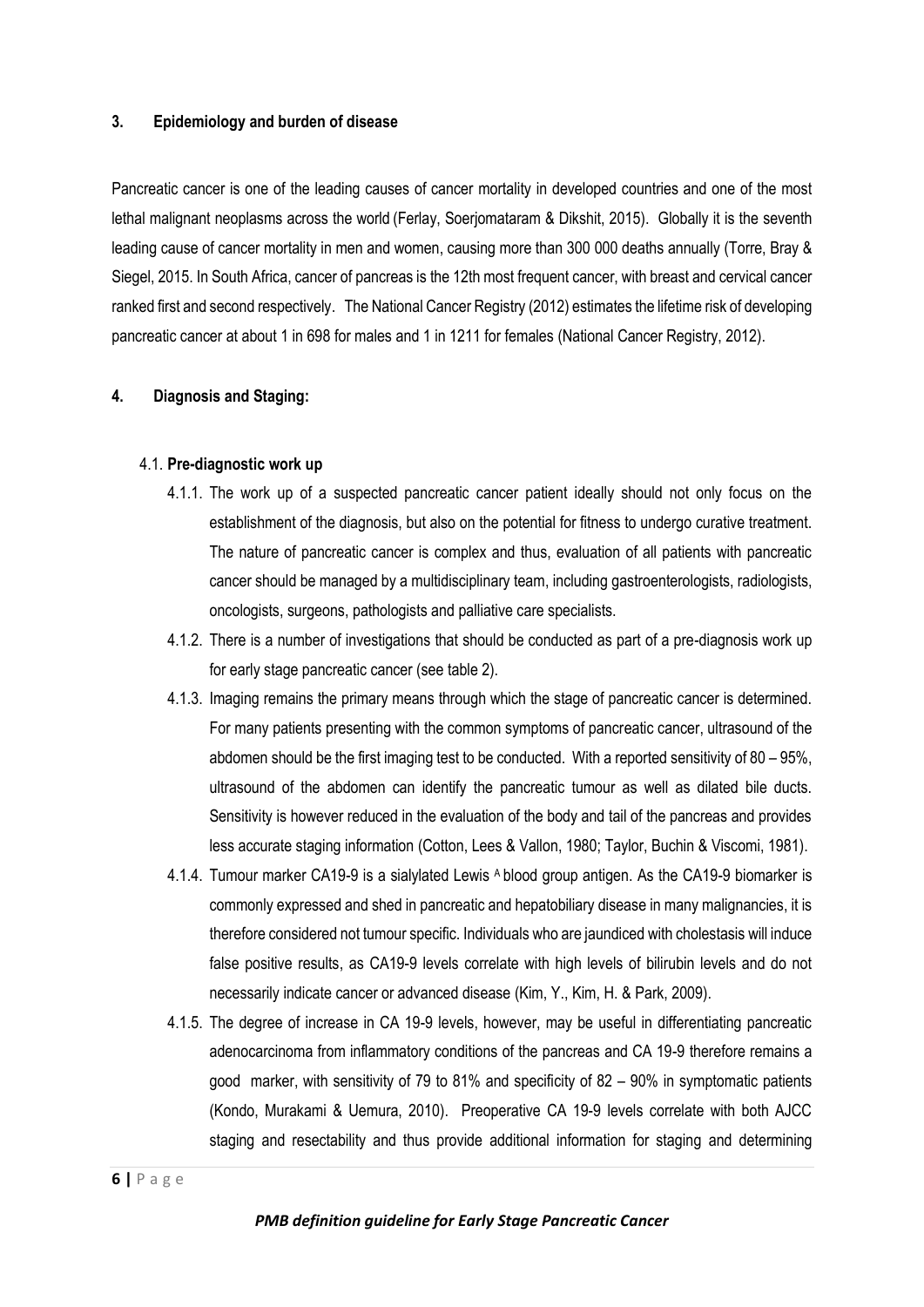resectability (Oettle, Post & Neuhaus, 2007). The timing of preoperative measurement of CA 19-9 levels should be after biliary decompression is complete and bilirubin levels are normal.

| <b>Description</b>         |                                 | <b>Frequency</b>               |  |
|----------------------------|---------------------------------|--------------------------------|--|
| <b>Clinical assessment</b> | Consultations with              | 2 consultations per speciality |  |
|                            | primary care practitioner,      |                                |  |
|                            | gastroenterologist, oncologist, |                                |  |
|                            | surgeon                         |                                |  |
| Imaging: Radiology         | Ultrasound of abdomen           | 1                              |  |
| Laboratory                 | Full Blood count                | 4                              |  |
| investigations             | Liver function tests            | 1                              |  |
|                            | Renal function                  | 1                              |  |
|                            | CA 19-9                         | 1                              |  |

**Table 2: Pre-diagnosis work-up for early stage pancreatic cancer** 

# *4.2.* **Diagnostic work up for early stage pancreatic cancer**

- 4.2.1. The diagnostic work up for pancreatic cancer is shown in table 3 below.
- 4.2.2. When the diagnosis of pancreatic cancer is suspected from clinical symptoms and/or abdominal ultrasound findings, computerised tomography (CT) of the abdomen and pelvis is the standard for diagnosis and staging and is PMB level of care (American Gastroenterological Association, 1999; Karlson, Ekbom & Lindgren, 1999). CT can reliably demonstrate the primary tumour as well as evidence of extrapancreatic spread, particularly in the presence of liver metastasis (Steiner, Stark & Hahn, 1989; Vellet, Romano & Bach, 1992; Warshaw and Del Castillo, 1992). Contrast enhanced CT accurately predicts resectability in 80 – 90% of cases (Schima, Ba-Ssalamah & Goetzinger, 2007).
- 4.2.3. CT study of the chest is only a PMB level of care on specialist motivation, if there is a confirmed adenocarcinoma.
- 4.2.4. If CT is not possible either from lack of availability or allergy to contrast media, magnetic resonance imaging (MRI) with IV contrast media can be used to diagnose and stage pancreatic cancer. MRI can be a helpful adjunct to CT in the staging of pancreatic cancer, particularly for the characterisation of CT-indeterminate liver lesions and when suspected pancreatic tumours are not visible on the CT or in cases of contrast allergy (Vachiranubhap, Kim & Balci, 2009).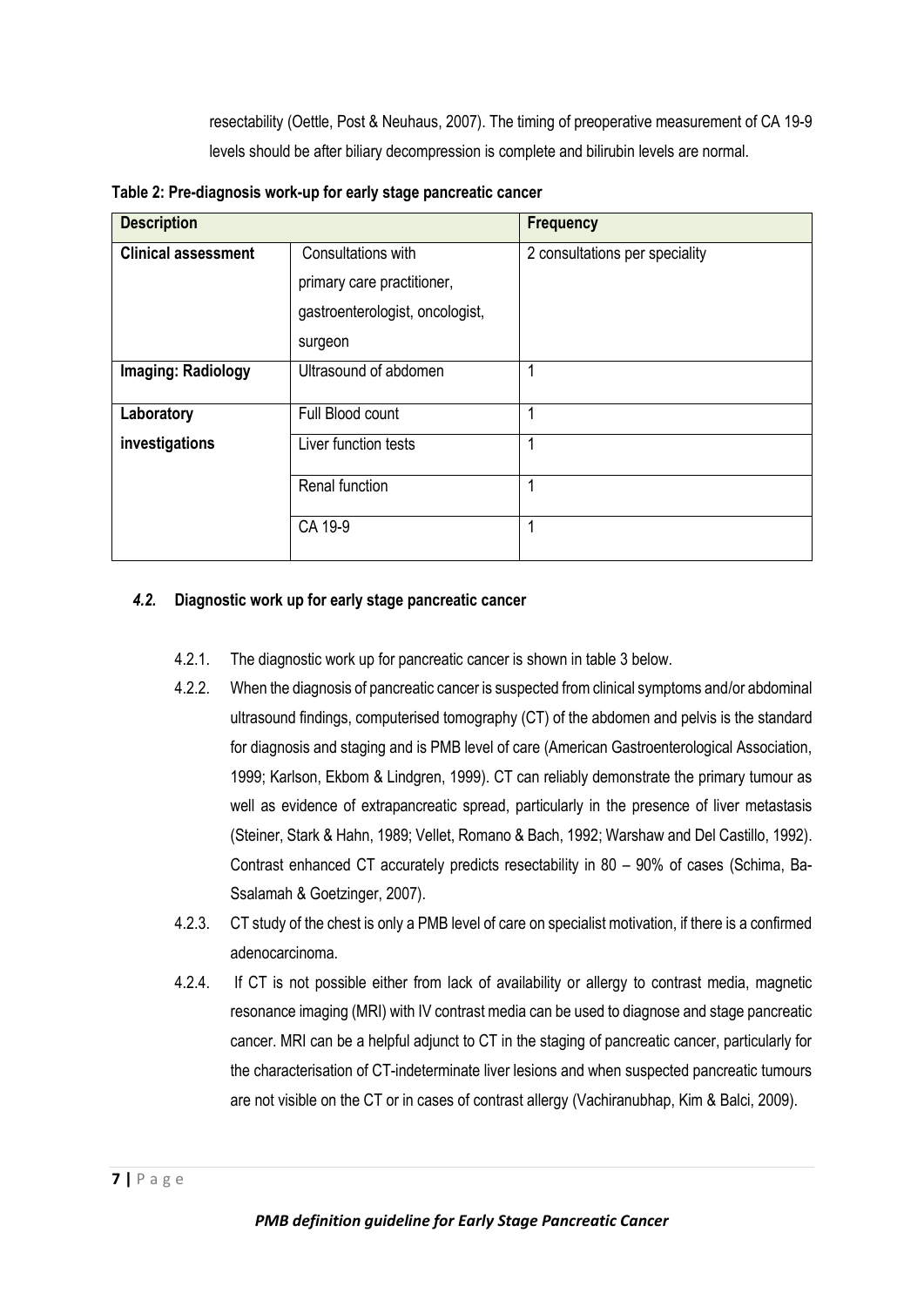- 4.2.5. MRI detects and predicts resectability with accuracies similar to the CT. Identification of a pancreatic mass may be followed by endoscopic ultrasound and fine-needle aspiration if required (Bret and Reinhold, 1997; Ichakawa, Haradome & Hachiya, 1997; Megibow, Zhou & Rotherdam, 1995).
- 4.2.6. If no mass is identified on cross-sectional imaging and no evidence of metastatic disease is present, further endoscopic ultrasound, endoscopic retrograde cholangiopancreatography (ERCP), and/or magnetic resonance (MR) including magnetic resonance cholangiopancreatography (MRCP) are indicated. These may help identify an early pancreatic lesion not evident on a conventional CT.
- 4.2.7. MRCP provides detailed ductal images without the risk of ERCP induced pancreatitis and may clarify diagnostic uncertainties (chronic pancreatitis versus cancer), as well as being informative on intraductal tumours. MRCP does not have the sensitivity and specificity of ERCP and therefore does not have a central role in assessing the pancreatic duct. ERCP is important in the diagnosis of ampullary tumours by direct visualisation and cytology (Vitellas, Keagan & Spritzer, 2000).
- 4.2.8. ERCP is a technique that combines endoscopic and fluoroscopic procedures and is generally limited to therapeutic interventions (Nallamothu, Hilden, & Adler, 2011). ERCP remains the gold standard for diagnosing biliary obstruction (which occurs in pancreatic cancer). MRCP is used as a secondary tool in cases where ERCP is unsuccessful or contraindicated ( Kaltenthaler et al, 2006)

|  | Table 3: PMB level of care for diagnosis and staging work- up for early pancreatic cancer |  |
|--|-------------------------------------------------------------------------------------------|--|
|--|-------------------------------------------------------------------------------------------|--|

| <b>Description</b> |                                                     | <b>Frequency</b>               |
|--------------------|-----------------------------------------------------|--------------------------------|
| <b>Clinical</b>    | Consultations with                                  | 2 consultations per speciality |
| assessment         | primary care practitioner, gastroenterologist,      |                                |
|                    | oncologist, surgeon                                 |                                |
| Histological       | Histology / cytology                                |                                |
| <b>Assessment</b>  |                                                     |                                |
| Imaging:           | CT study of the chest -On specialist motivation, if |                                |
| Radiology          | confirmed adenocarcinoma                            |                                |
|                    | Contrast CT study of the abdomen and pelvis OR      | 1                              |
|                    | MRI of the pancreas with IV contrast                |                                |
|                    | Endoscopic ultrasound with needle biopsy            |                                |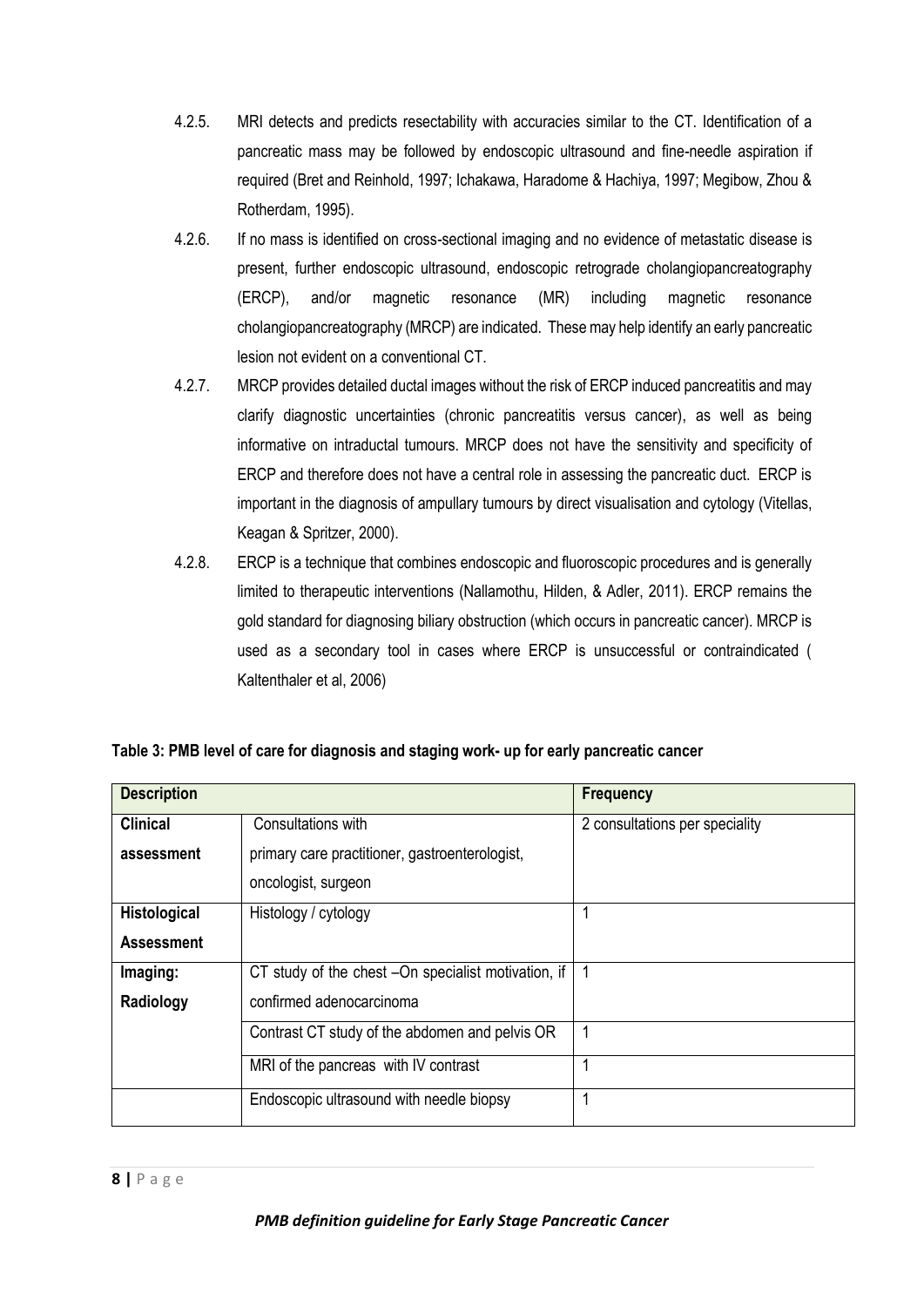| Imaging:          | Endoscopic retrograde cholangiopancreatography       |  |
|-------------------|------------------------------------------------------|--|
| <b>Procedures</b> | (ERCP)                                               |  |
|                   | MRCP – on specialist motivation, only if ERCP is $ $ |  |
|                   | unsuccessful or contraindicated.                     |  |

#### **5. Treatment options for early stage pancreatic cancer**

#### 5.1. Surgical Approach

- 5.1.1. The treatment of resectable pancreatic adenocarcinoma requires a multidisciplinary approach. Although radical surgery offers a low cure rate, it is the only potentially curative treatment of pancreatic adenocarcinoma for mainly stage I and some stage II patients. Complete tumour removal in patients undergoing resection is the cardinal rule for improving the prognosis (Wagner, Redaelli & Lietz, 2004).
- 5.1.2. Appropriate radiological staging allows for the selection of patients who will have the best chance for curative intent resection (R0) and only patients with high probability of R0 resection are good candidates for upfront surgery.
- 5.1.3. The following surgical interventions are PMB level of care:
	- pancreaticoduodenectomy (with or without pylorus preservation)
	- distal pancreatectomy with splenectomy to resect disease with macroscopic clear margins. The long-term survival after surgery remains low due to high rate of systemic recurrence.
- 5.2. Chemotherapy
	- 5.2.1. In cases of resectable pancreatic cancer neoadjuvant chemotherapy, radiotherapy or chemoradiation should only be performed within clinical trials, as there is no data that clearly demonstrates improved resectability or survival with neoadjuvant treatment compared with initial surgery followed by adjuvant therapy.
	- 5.2.2. Adjuvant treatment has been shown to improve survival as demonstrated in studies such as the European Study Group on Pancreatic Cancer (ESPAC-1)(Neoptolemos, Stocken & Dunn, 2001) CONKO-001 (Oettle, Neuhaus & Hochhaus, 2013) ESPAC-3 (Neoptolemos, Moore & Cox, 2012), RTOG 9704 (Regine, Winter, & Abrams, 2011) and GITSG (Boyle, Czito, & Willett, 2015).
	- 5.2.3. A Phase III randomised trial on combination of capecitabine to gemcitabine in adjuvant treatment of pancreatic cancer reported by the ESPAC4 outperformed gemcitabine alone in terms of overall survival (OS), reflecting a 28.8% vs 16.3% 5 year survival rate (Neoptolemos,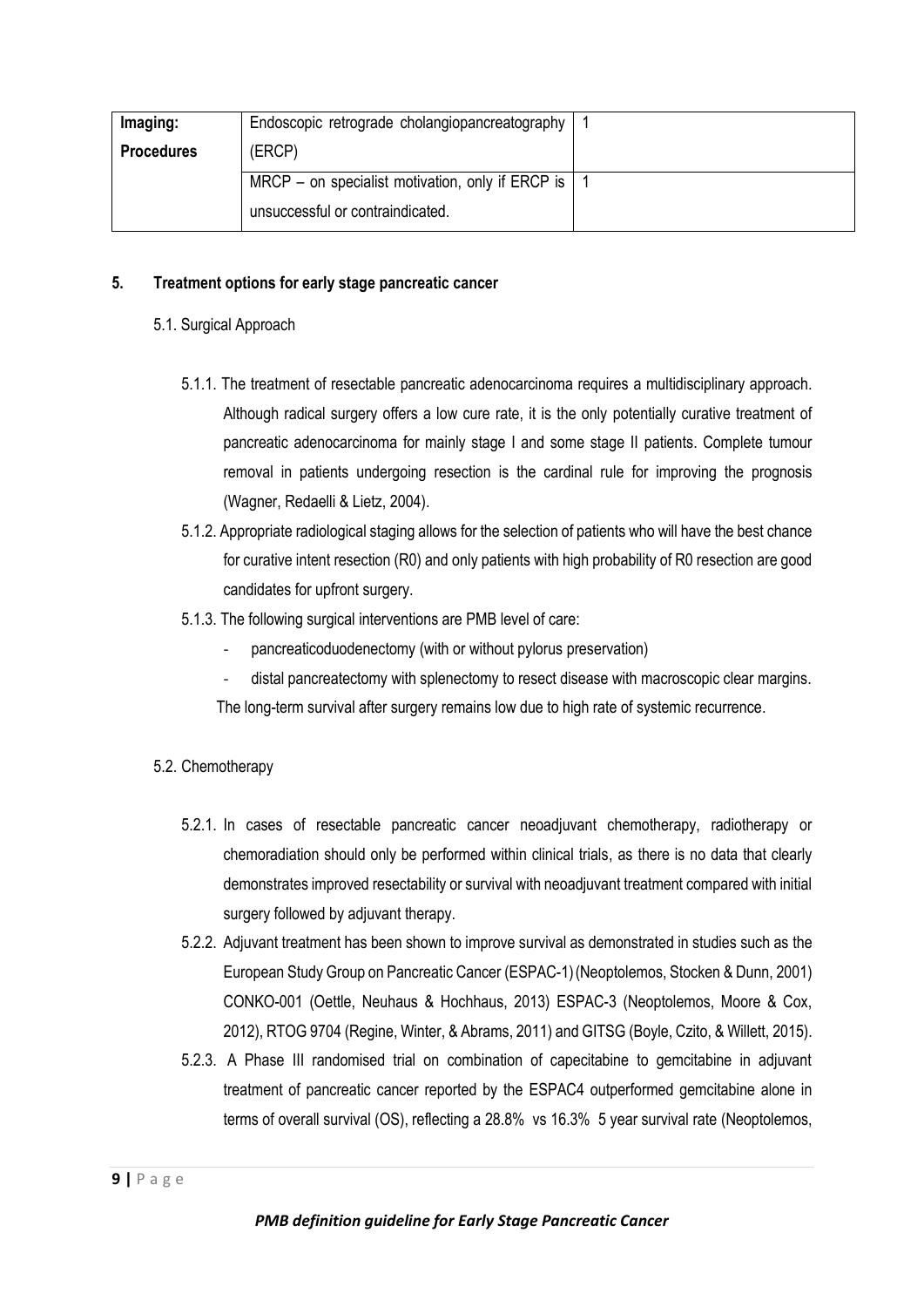Palmer, Ghaneh, Valle, Cunningham, Wadsley, Meyer, Anthoney, Glimelius, Falk, Segersvard, Izbicki, Middleton, Ross, Wasan, Mcdonald, Crosby, Psarelli, Hammel & Buchler, 2016).

- 5.2.4. In the adjuvant setting, fluorouracil, leucovorin, capecitabine and gemcitabine are PMB level of care
- 5.2.5. The medicines listed below may be used in recognised combinations.

|  |  |  | Table 4: PMB level of care chemotherapy options in early stage pancreatic cancer |
|--|--|--|----------------------------------------------------------------------------------|
|  |  |  |                                                                                  |

| <b>Indication</b>      | <b>Medicine details</b> |
|------------------------|-------------------------|
| Chemotherapy: adjuvant | Fluorouracil            |
|                        | Leucovorin              |
|                        | Gemcitabine             |
|                        | Capecitabine            |

# **6. Follow up after surgical resection:**

Follow up investigations should be tailored based on stage of cancer, adjuvant treatment provided, performance status and clinical signs and symptoms.

- In patients treated with curative intent, follow up clinical visits should be up to 4 times for the first 2 years and annually for 3 to 10 years thereafter;
- Laboratory tests should include full blood count, serum chemistry, liver and renal function tests, as clinically indicated;
- CA19-9 is a useful tumour marker to monitor for possible recurrence (Bauer, El-Rayes & Li, 2013).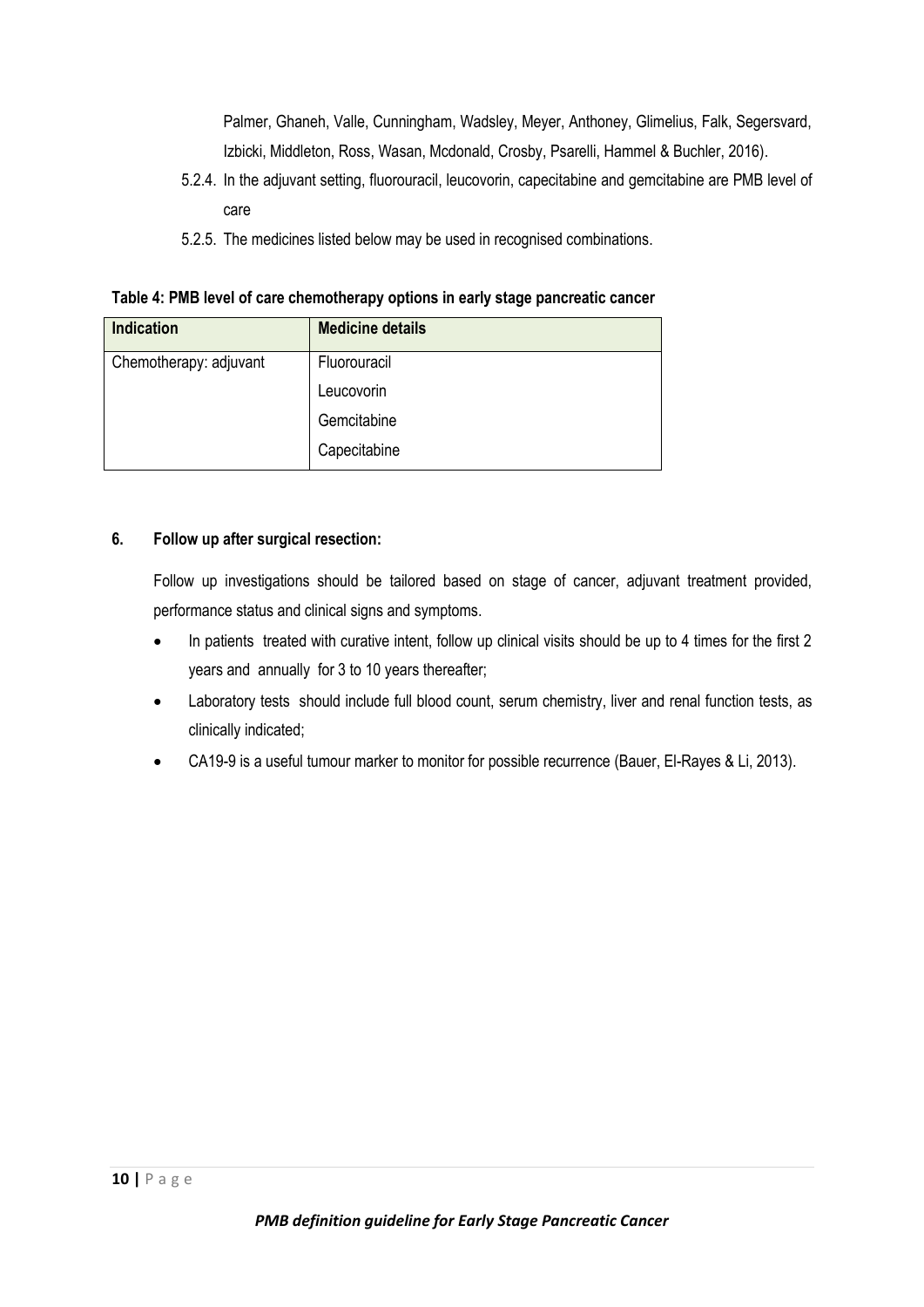**Table 5: Frequency of interventions considered to be PMB level of care in early stage pancreatic cancer during therapy and up to 10 years post diagnosis**

|                   |                            | during<br>Frequency<br>therapy | Up to 2 years post<br>diagnosis | $3 - 10$<br>post<br>years<br>diagnosis | Recurrent work up |
|-------------------|----------------------------|--------------------------------|---------------------------------|----------------------------------------|-------------------|
|                   |                            |                                | Frequency per year              |                                        |                   |
| <b>Clinical</b>   | Consultations              | Depends on the                 | Every 6 months for the          | Once per annum                         |                   |
| assessment        |                            | treatment                      | first 2 years                   |                                        |                   |
|                   |                            | intervention                   |                                 |                                        |                   |
| Laboratory        | Full Blood Count (FBC)     | 6                              | 4                               |                                        | V                 |
| investigations    | Liver function test        | $\overline{2}$                 | $\overline{2}$                  | 1                                      | $\sqrt{ }$        |
|                   | CA19-9                     | $\overline{2}$                 | $\overline{2}$                  |                                        | $\sf X$           |
|                   | Renal function             | $\overline{2}$                 | 0                               | 0                                      | $\sf X$           |
| Imaging:          | CT study of the chest,     | $\mathbf{1}$                   | $\overline{2}$                  |                                        | $\sqrt{ }$        |
| Radiology         | abdomen                    |                                |                                 |                                        |                   |
|                   | <b>Or</b>                  |                                |                                 |                                        |                   |
|                   | with IV<br>MRI of pancreas | 1                              | $\overline{2}$                  |                                        | $\sqrt{ }$        |
|                   | contrast                   |                                |                                 |                                        |                   |
| Imaging:          | Endoscopic<br>retrograde   | $\mathbf 0$                    | 0                               | 0                                      | $\sqrt{ }$        |
| <b>Procedures</b> | cholangiopancreatography   |                                |                                 |                                        |                   |

**This guideline will be due for update on 31 December 2018**

**11 |** P a g e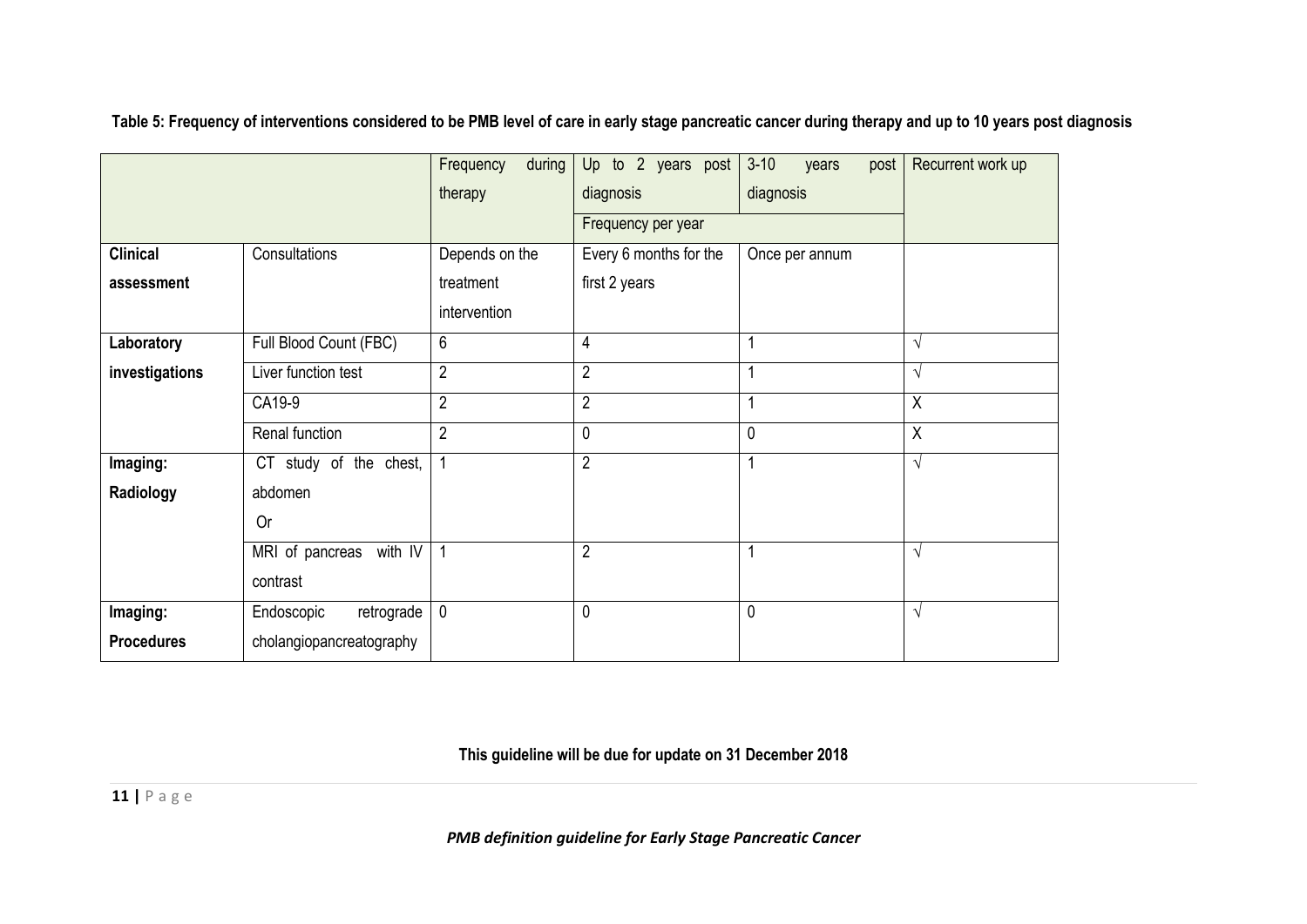#### *7. References*

American Gastroenterological Association medical position statement. 1999. Epidemiology, diagnosis and treatment of pancreatic ductal adenocarcinoma. *Gastroenterology*, 117(6):1463-1484.

Bauer, T.M., El-Rayes, B.F. & Li X. 2013. Carbohydrate antigen 19-9 is a prognostic and predictive biomarker in patients with advanced pancreatic cancer who receive gemcitabine-containing chemotherapy: a pooled analysis of 6 prospective trials. *Cancer,* 119: 285-292.

Boyle, J., Czito, B. & Willett, C. 2015. Adjuvant radiation therapy for pancreatic cancer: a review of the old and the new. *Journal of Gastrointestinal Oncology*, 6 (4):436-444.

Bret, P.M. and Reinhold, C. 1997. Magnetic resonance cholangiopancreatography. *Endoscopy,* 29:472- 486.

Cotton, P.B., Lees, W.R. & Vallon, A.G. 1980. Grey-scale Ultrasonography an endoscopic pancreaotography in pancreatic diagnosis. *Radiology*; 134; 453-9.

Ferlay, J., Soerjomataram, I. & Dikshit, R. 2015. Cancer incidence and mortality worldwide: sources, methods and major patterns in GLOBOCAN, *International Journal of Cancer*; 136: E359–E386.

Ichakawa, T., Haradome, H. & Hachiya, J. 1997. Pancreatic ductal adenocarcinoma: preoperative assessment with helical CT versus dynamic gadolinium MR imaging. *Radiology*, 202:665-62.

Karlson, B.M., Ekbom, A. & Lindgren, P.G. 1999. Abdominal US for diagnosis of pancreatic tumour: prospective cohort analysis. *Radiology*; 213:107-11.

Kaltenthaler E.C., Walters, S.J., Chilcott, J., Blakeborough, A., Bravo Vergel, Y. & Thomas, S., 2006, MRCP compared to diagnostic ERCP for diagnosis when biliary obstruction is suspected: a systematic review. *Biomed Central: Medical Imaging*: 6:9.

Kim, Y.C., Kim, H.J. & Park, J.H. 2009. Can preoperative CA19-9 and CEA levels predict the resectability of patients with pancreatic adenocarcinoma? *Journal of Gastroenterology and Hepatology*, 24: 1869-1875.

Kondo, N., Murakami, Y. & Uemura, K. 2010. Prognostic impact of perioperative serum CA 19-9 levels in patients with resectable pancreatic cancer. *Annals of Surgical Oncology*, 17: 2321-2329.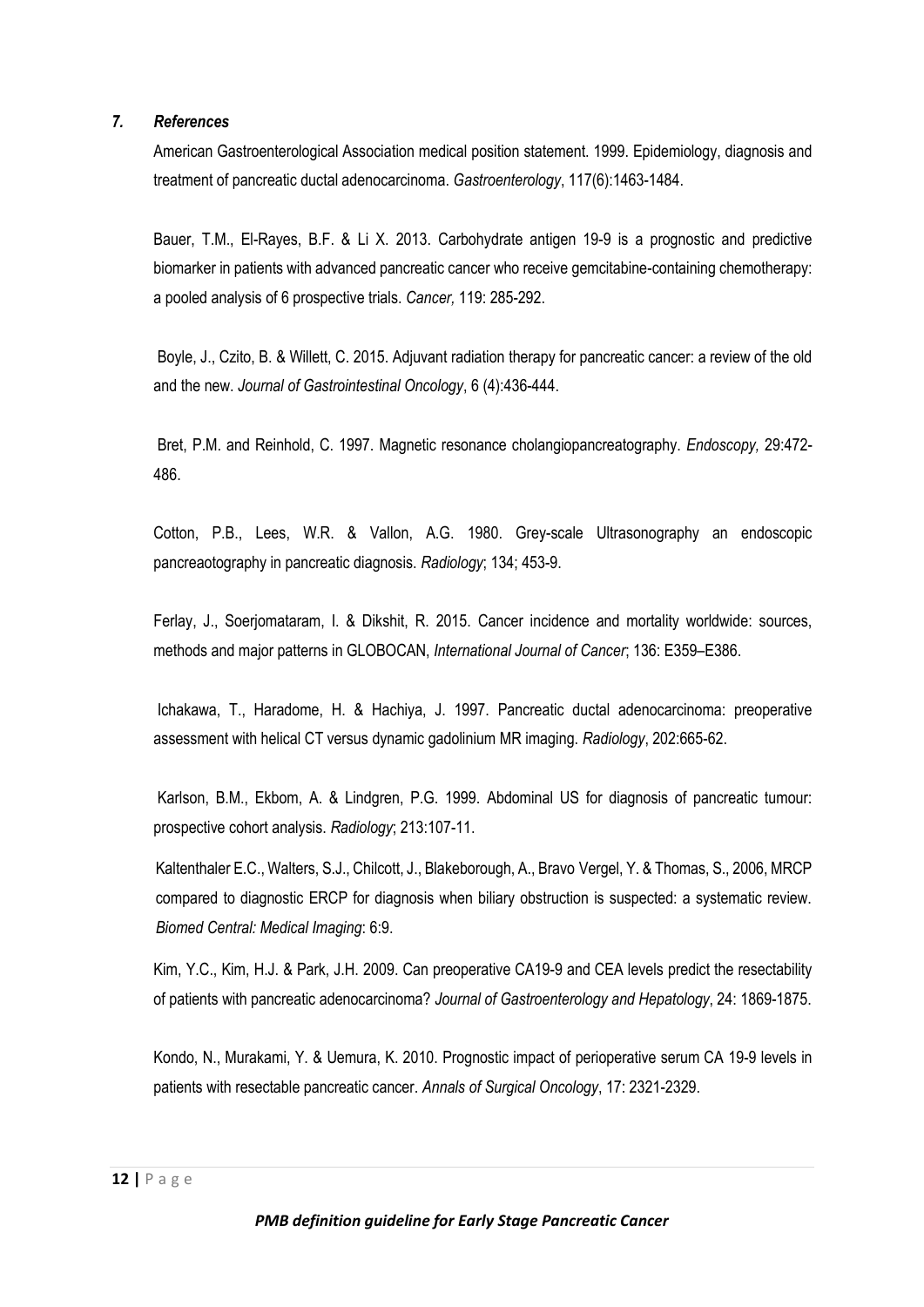Megibow, A.J., Zhou, X.H. & Rotherdam, H. 1995. Pancreatic adenocarcinoma: CT versus MR imaging in evaluation of resectability – report of the Radiology Diagnostic Oncology Group. *Radiology*, 195:327-32.

Nallamothu, G., Hilden, K. & Adler, D.G. 2011. Endoscopic retrograde cholangiopancreatography for nongastroenterologists: What you need to know. *Hospital practice (Minneap),* 39: 70-80.

National Cancer Registry. 2012. Cancer in South Africa. 2012. Full Report: *National Institute for Occupational Health*, 2011. Available fro[m http://www.nioh.ac.za/assets/files/NCR%202012%20results.pdf](http://www.nioh.ac.za/assets/files/NCR%202012%20results.pdf) [Accessed 1 March 2017]

Neoptolemos, J.P., Moore, M.J. & Cox, T.F. 2012. Effect of adjuvant chemotherapy with fluorouracil plus folinic acid or gemcitabine vs observation on survival in patient with resected periampullary adenocarcinoma: the ESPAC-3 periampullary cancer randomised trial. *Journal of the American Medical Association,* 308: 147-156.

Neoptolemos, J.P., Palmer, D., Ghaneh, P., Valle, J.W., Cunningham, D., Wadsley, J., Meyer, T., Anthoney, A., Glimelius, G., Falk, S., Segersvard, R., Izbicki, J.R. , Middleton, G.W., Ross, P.J., Wasan, H., Mcdonald, A., Crosby, T.D.L., Psarelli, E.E., Hammel, P. & Buchler, M.W. 2016. ESPAC-4: A multicenter, international, open-label randomized controlled phase III trial of adjuvant combination chemotherapy of gemcitabine and capecitabine versus monotherapy gemcitabine in patients with resected pancreatic ductal adenocarcinoma. Presented at: the 2016 Annual Meeting of the American Society of Clinical Oncology, Abstract LBA4006.

Neoptolemos, J.P., Stocken, D.D. & Dunn, J.A. 2001. Influence of resection margins on survival for patients with pancreatic cancer treated by adjuvant chemoradiation and/or chemotherapy in the ESPAC-1 randomized controlled trial. *Annals of Surgery*, 234: 758–768.

Oettle, H., Neuhaus, P. & Hochhaus, A. 2013. Adjuvant chemotherapy with gemcitabine and long-term outcomes among patients with resected pancreatic cancer: the CONKO-001 randomized trial. *Journal of the American Medical Association.* 310 (14): 1473 –1481.

Regine, W.F., Winter, K.A. & Abrams, R. 2011. Fluorouracil-based chemoradiation with either gemcitabine or fluorouracil chemotherapy after resection of pancreatic adenocarcinoma: 5-year analysis of the U.S. Intergroup/RTOG 9704 phase III trial. *Annals of Surgical Oncology*, 18:1319-26.

Schima, W., Ba-Ssalamah, A. & Goetzinger, P. 2007. State of the art magnetic resonance imaging of pancreatic cancer. *Topics in Magnetic Resonance Imaging,* 421-429.